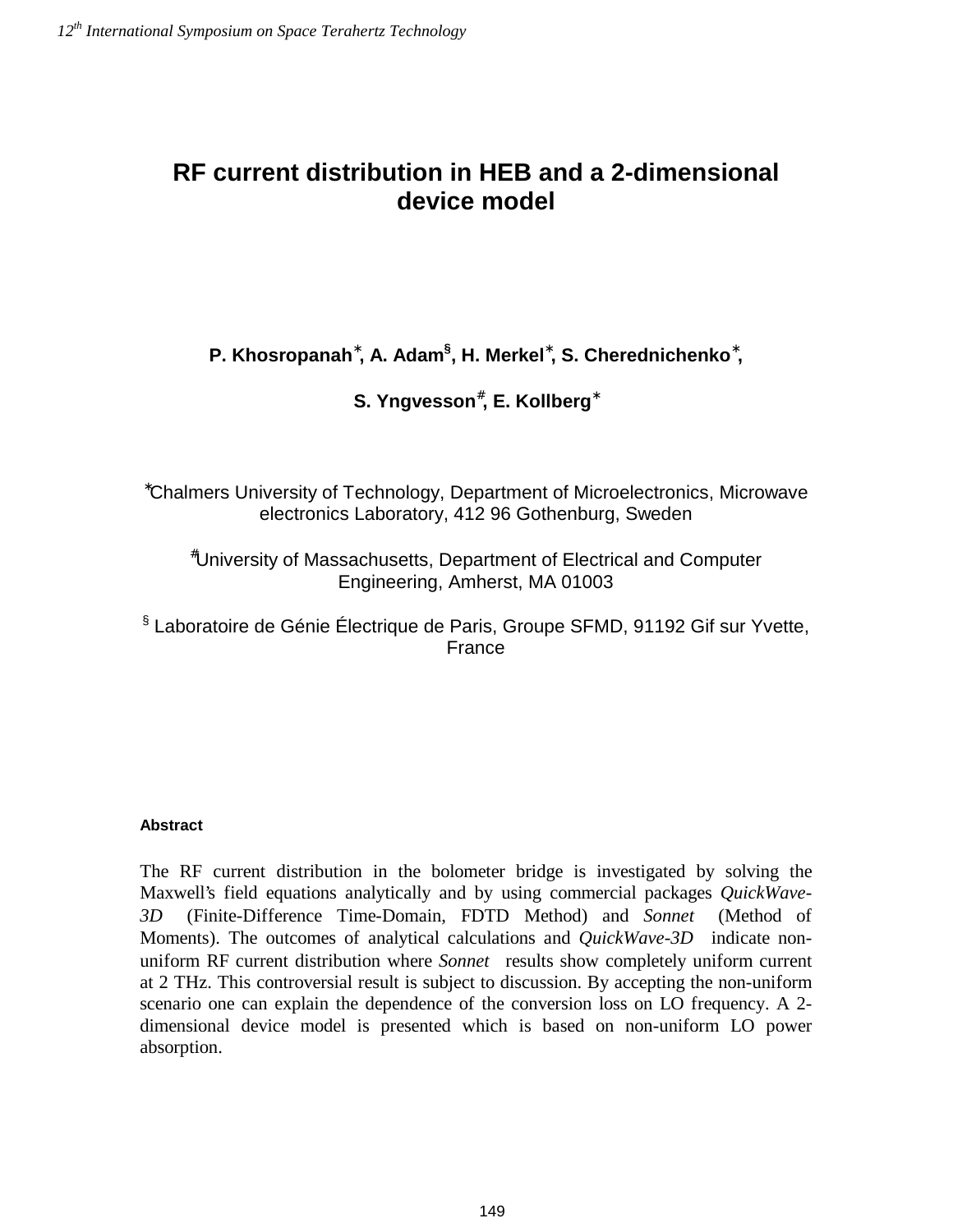#### **I. Introduction**

In earlier one-dimensional models [1] RF heating is assumed to be uniform all over the bolometer bridge. The predicted conversion loss by such a model was far too high compared to measured data. Therefore a tuning factor was needed to fit the predicted conversion loss, receiver noise and output noise to the measured data. Recent work by Semenov *et al.* [2] has suggested a non-uniform heating across the bolometer bridge due to RF skin effect.

Since this effect is supposed to have a large impact on the bolometer performance the RF current distribution in the bolometer bridge is investigated in more detail.

In section II the RF current distribution in an infinite long NbN strip is calculated analytically. Section III presents the simulation results of various structures done by a FDTD package (*QuickWave-3D*<sup>®</sup> [3]). In section IV the effect of non-uniform RF current distribution on bolometer performance is discussed. Section V presents the outcome of a moment method approach (*Sonnet*<sup>®</sup> [4]). Finally the discussion and conclusion come in section VI.

### **II. RF current distribution in an infinite long resistive strip**

In this section we derive an analytical expression for current distribution in an infinite long conductor strip. Figure 1 shows a schematic top view of a long strip.



**Figure 1. Top view of a long strip with length** *L* **and width** *a* **where L>>a** 

 Here it is assumed that the strip is resistive and electrically very thin. This is the case in NbN bolometer bridge which is 5 nm thick with conductivity about  $3.5\times10^{-6}$  Qm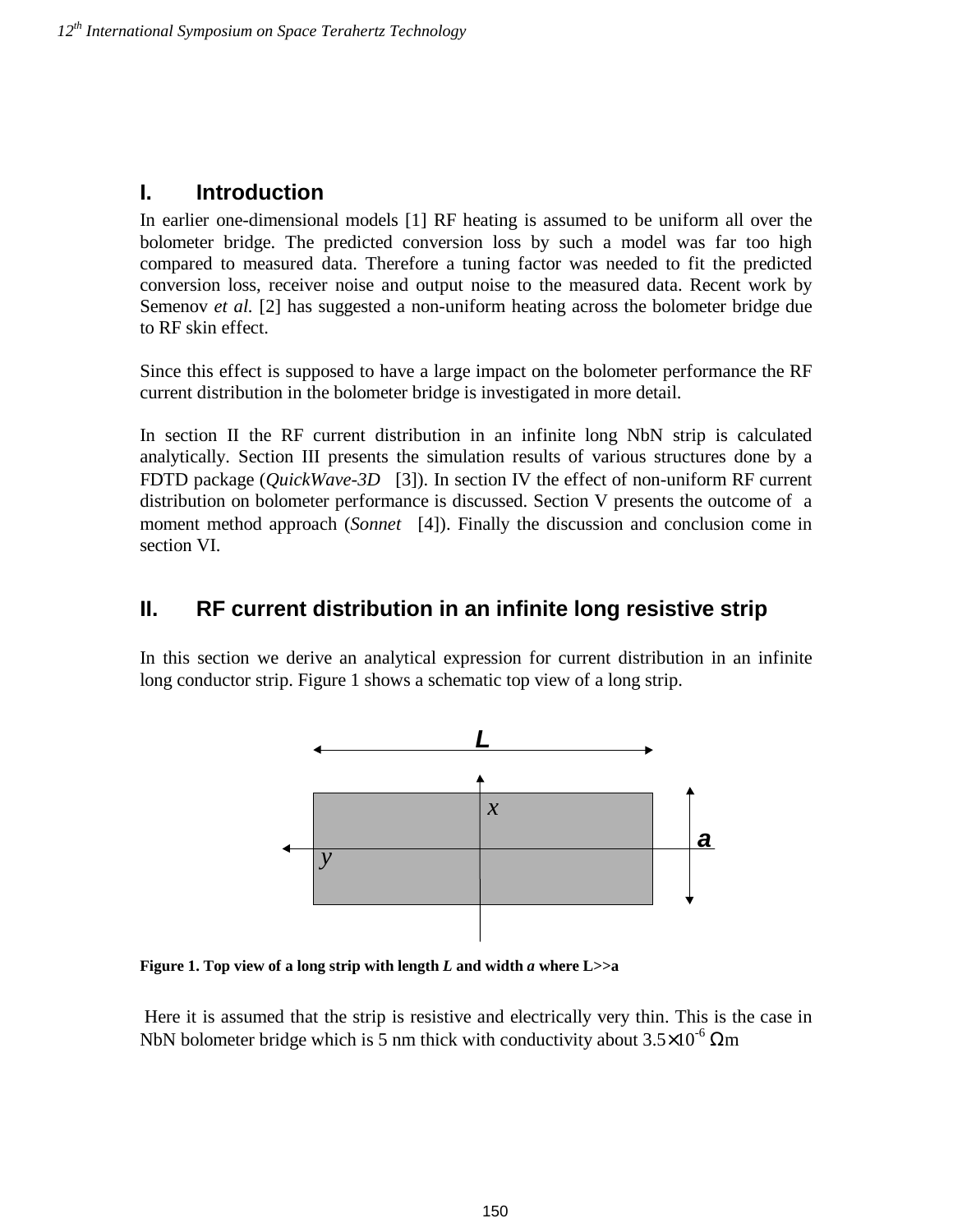The wave equation in a medium with finite conductivity is:

$$
-\nabla^2 \vec{E} = -j\omega\mu(\sigma + j\omega\varepsilon)\vec{E}.
$$

In our case  $\sigma \gg \epsilon \omega$ . For NbN  $\sigma$  is about 3×10<sup>5</sup> S/m where  $\epsilon \omega$  is about 100 S/m at 2 THz. So the second term on the right hand side of the above equation is negligible and the equation is reduced to:

$$
\nabla^2 \vec{E} = j\omega\mu\sigma \vec{E} \Rightarrow \nabla^2 \vec{E} = k^2 \vec{E}
$$

where:  $k^2 = j\omega\mu\sigma$ .

The electric field in the strip can be written as:  $\vec{E} = E_x(x)\hat{x} + E_y(x)\hat{y}$ . Since we assume that the strip is infinitely long, the field does not depend on *y* along the strip. Under this assumption we get:

$$
\nabla^2 \overset{\mathbf{D}}{E} = \frac{\partial^2 E_x}{\partial x^2} \overset{\mathbf{D}}{X} + \frac{\partial^2 E_y}{\partial x^2} \overset{\mathbf{D}}{Y} = k^2 E_x \overset{\mathbf{D}}{X} + k^2 E_y \overset{\mathbf{D}}{Y}
$$

which implies:

$$
\frac{\partial^2 E_x}{\partial x^2} = k^2 E_x \text{ and } \frac{\partial^2 E_y}{\partial x^2} = k^2 E_y.
$$

Assuming that the potential is constant across the strip, requires  $E<sub>x</sub> = 0$ . So one is left with:

$$
\frac{\partial^2 E_y}{\partial x^2} = k^2 E_y.
$$

Solving for  $E_y$  gives:  $E_y(x) = C_1 e^{kx} + C_2 e^{-kx}$ .

Because of the symmetry we have:  $E_y(-x) = E_y(+x)$ , so  $E_y(x) = C(e^{kx} + e^{-kx})$ .

If  $I_0$  is the total current and *t* is the thickness of the strip: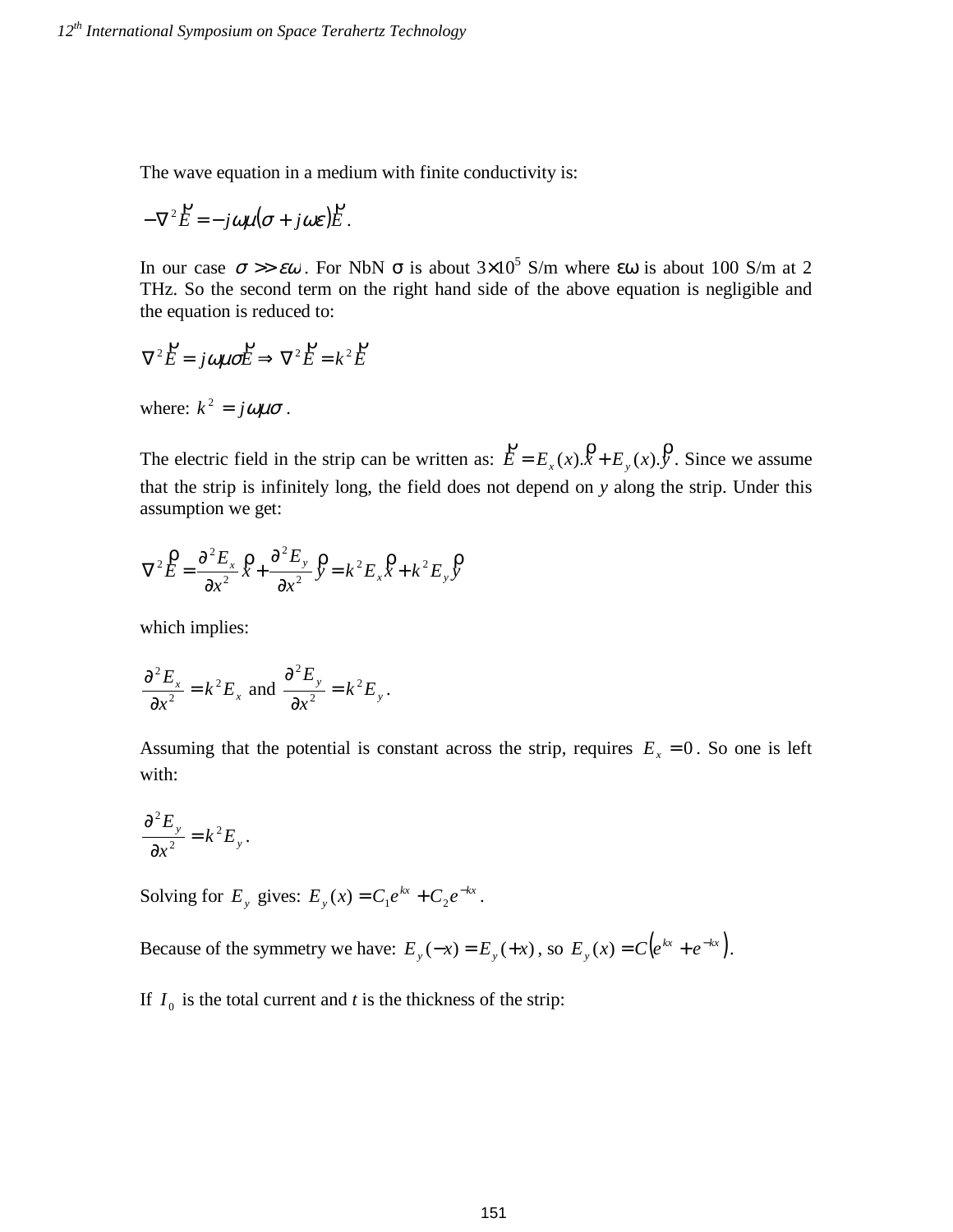$$
I_0 = t \int_{-a/2}^{a/2} j(x) dx = t \int_{-a/2}^{a/2} \sigma E_y(x) dx = t \sigma \int_{-a/2}^{a/2} E_y(x) dx = t \sigma \int_{-a/2}^{a/2} C \left( e^{kx} + e^{-kx} \right) dx = t \sigma \frac{C}{k} \left[ e^{kx} - e^{-kx} \right]_{-a/2}^{a/2} = t \sigma \frac{2C}{k} \left( e^{\frac{ka}{2}} - e^{-\frac{ka}{2}} \right) \Rightarrow C = \frac{kI_0}{2t \sigma \left( e^{\frac{ka}{2}} - e^{-\frac{ka}{2}} \right)}
$$

And the final result becomes:

$$
j(x) = \frac{kI_0}{2t\sigma} \frac{\left(e^{kx} + e^{-kx}\right)}{\left(e^{\frac{ka}{2}} - e^{-\frac{ka}{2}}\right)}.
$$

Figure 2 shows the normalized amplitude of  $j(x)$  inside the NbN strip at 0.6, 1.6 and 2 THz for 2 micron wide strip.



**Figure 2. The current distribution along 2 micron wide NbN strip at 0.6 THz (dashed line), 1.6 THz (dotted line) and 2 THz (solid line).** 

Although the expression derived here for the current distribution is different from [2] the plotted curves coincide very well.

The above derivation is based on the assumption of an infinitely long strip to simplify the problem and make it possible to solve analytically. In reality the bolometer bridge is very short (0.2 micron), limited by two thick (80 nm) golden antenna pads. Since the current distribution in the thick golden antenna arms are presumably very different from what calculated above for NbN strip, one can speculate that the current distribution in the short bolometer bridge is affected by the antenna pads. Also the influence of the substrate is completely ignored in above calculation.

In order to reveal the current distribution in the whole bolometer structure an electromagnetic simulator (*OuickWave-3D*<sup>®</sup>) was used.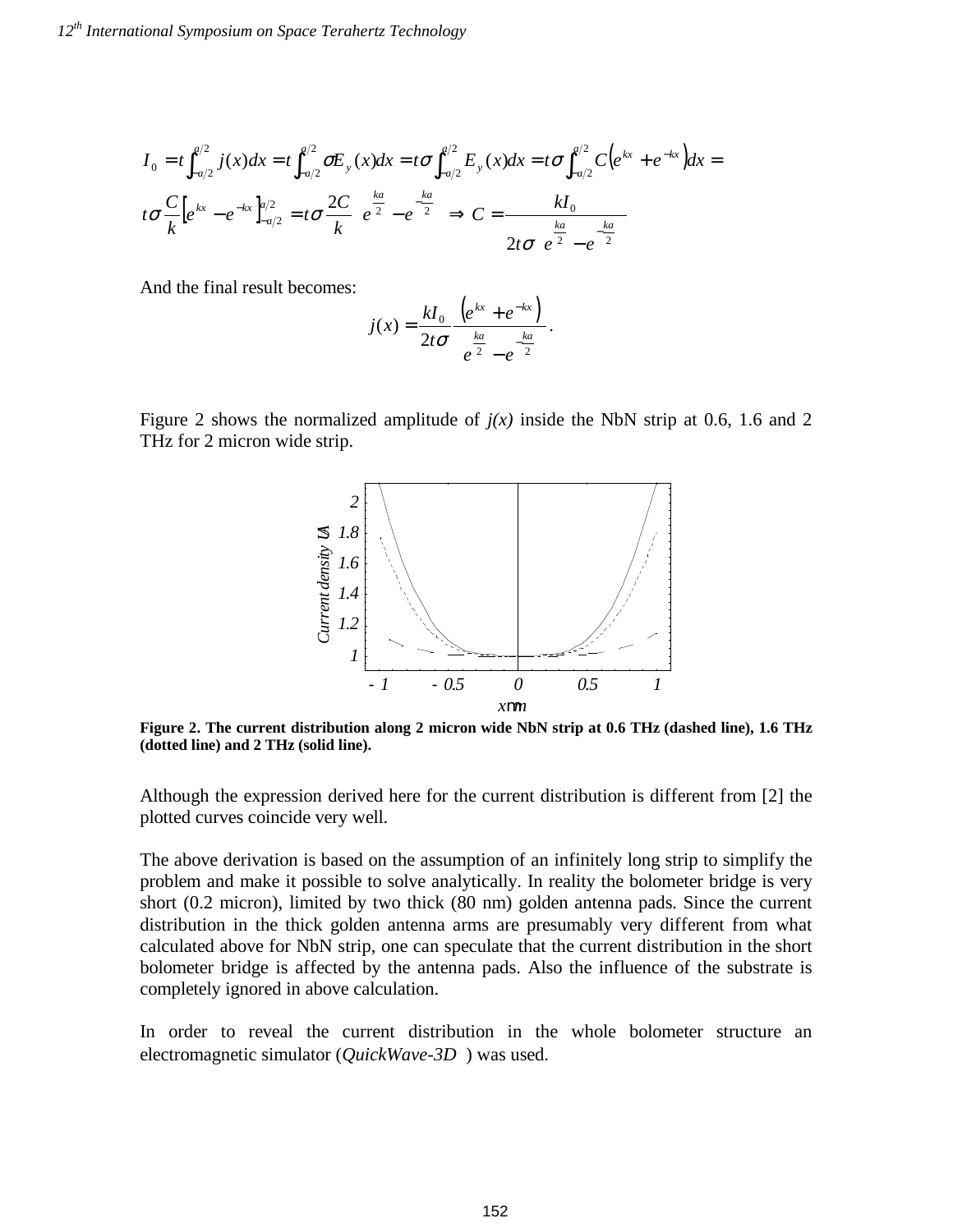# **III.** QuickWave-3D<sup>®</sup> simulated results

The first simulated structure was a simple 10  $\mu$ m long, 2  $\mu$ m wide and 5 nm thick NbN strip on a substrate with  $\varepsilon_r = 2.2$ . Figure 3 shows the structure and the current density across the strip.



**Figure 3. (a) NbN thin microstrip structure and (b) the current distribution inside NbN at 2 THz.** 

*QuickWave-3D*<sup>®</sup> gives the electromagnetic fields solution using Finite-Differences in Time-Domain (FDTD). Since the current density along the strip is proportional to the *E* field in that direction one can estimate the current density using *QuickWave-3D*.

Secondly the bolometer structure is simulated. The bolometer bridge is 0.2  $\mu$ m long, 2 µm wide and 5 nm thick NbN strip. The gold pads are 80 nm thick. Figure 4 shows the schematic picture of the structure and the current density distribution inside the NbN strip under the gold pads and the gap.

153

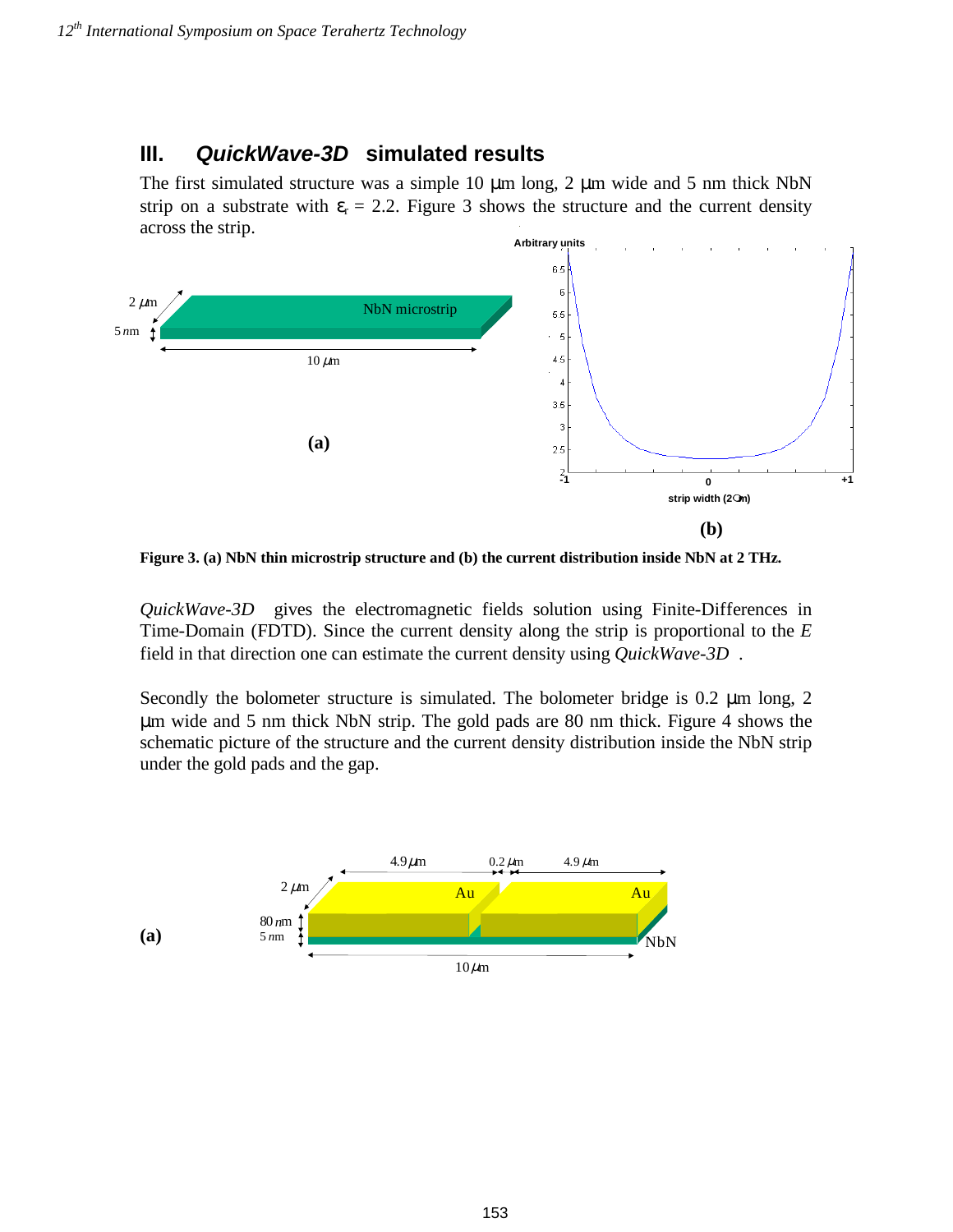

**Figure 4. (a) Simulated bolometer structure and (b) the current distribution in NbN layer** 

The current density in NbN strip under the gold pads is almost zero. This means that almost all the RF current flows in the gold as expected. Figure 5 summarizes the simulated and analytical results. In QuickWave there is an option that applies edge singularity correction. When long strip was simulated with edge singularity option on, the current distribution was slightly different as plotted in figure 5.



**Figure 5. Simulated and analytically calculated results of RF current distribution in half of the 2 micron wide NbN strip. 0 is in the middle of strip and 1 is at the edge.** 

The RF current distribution in the NbN bolometer structure shows a strong nonuniformity, even more than for the long NbN strip. This is an indication that the current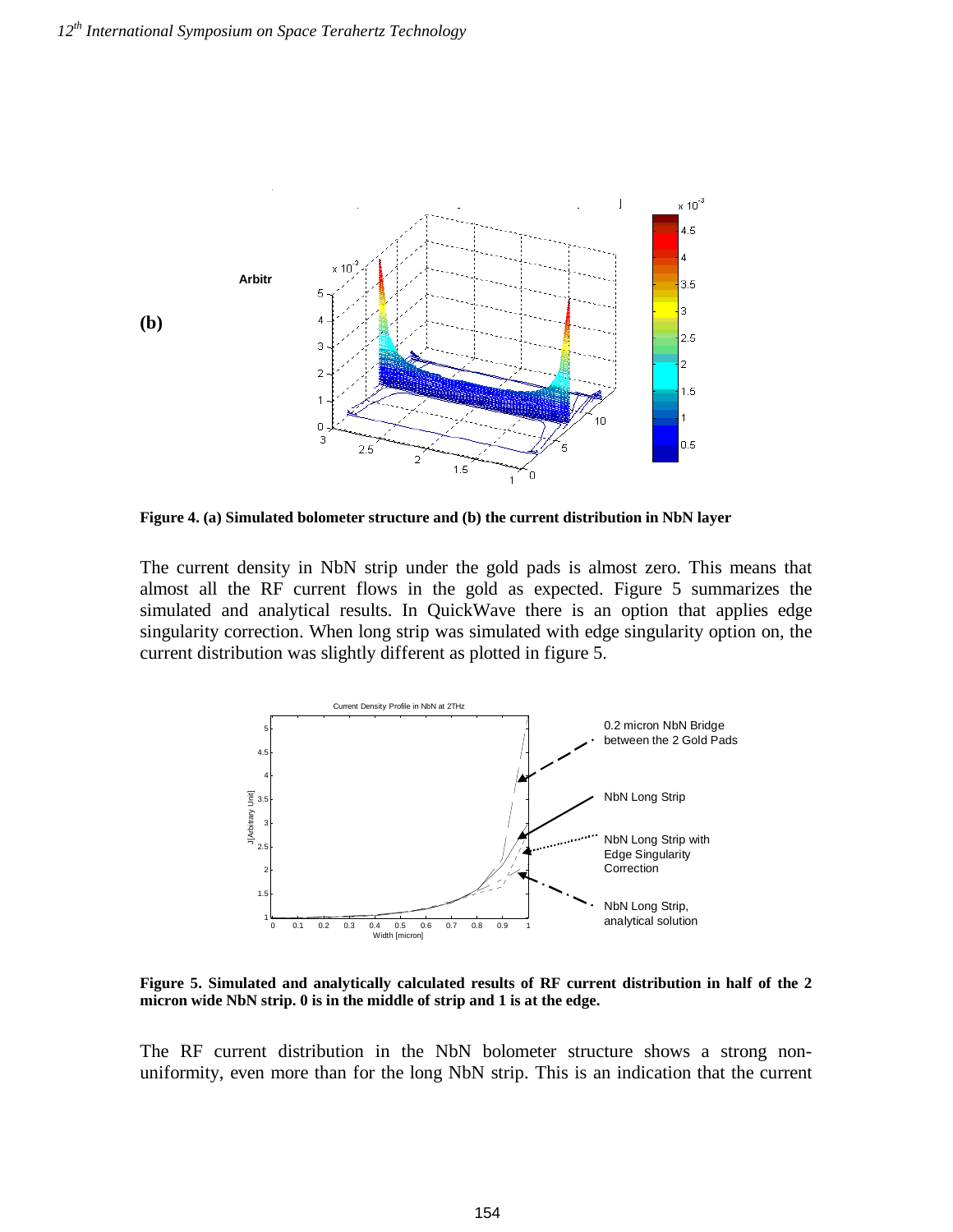distribution in the NbN bridge is clearly affected by the current distribution in the gold contacts.

## **IV. 2D bolometer model**

In order to estimate the effect of non-uniform absorbed LO power across the bolometer bridge on the conversion loss of the device, the bolometer is divided into several parallel strips. If the number of these parallel strips is large enough the RF current distribution on each of these strips is approximately uniform. So they can be modeled by a onedimensional hot spot model [1]. All these parallel strips share the same voltage but they have different resistance and different DC current because the absorbed LO power in each strip is different. It is also assumed that the there is no lateral current in the bridge.

In order to estimate the conversion loss of such system one should first calculate the current and resistance of the device at certain bias voltage and absorbed LO power using the large signal model [1]. The absorbed LO power in each of the parallel strips depends on the LO frequency and the width of the bolometer. Knowing the absorbed LO power one can solve for the DC currents in each strip. The requirement is that the absorbed DC power together with the absorbed LO power in each strip should cause a resistance, which holds the relations:

 $R_i I_i = V$  for all *i*.

Figure 6 shows the schematic picture of a bolometer divided in to several parallel strips.



**Figure 6. Schematic top view of a bolometer divided into several parallel strips.**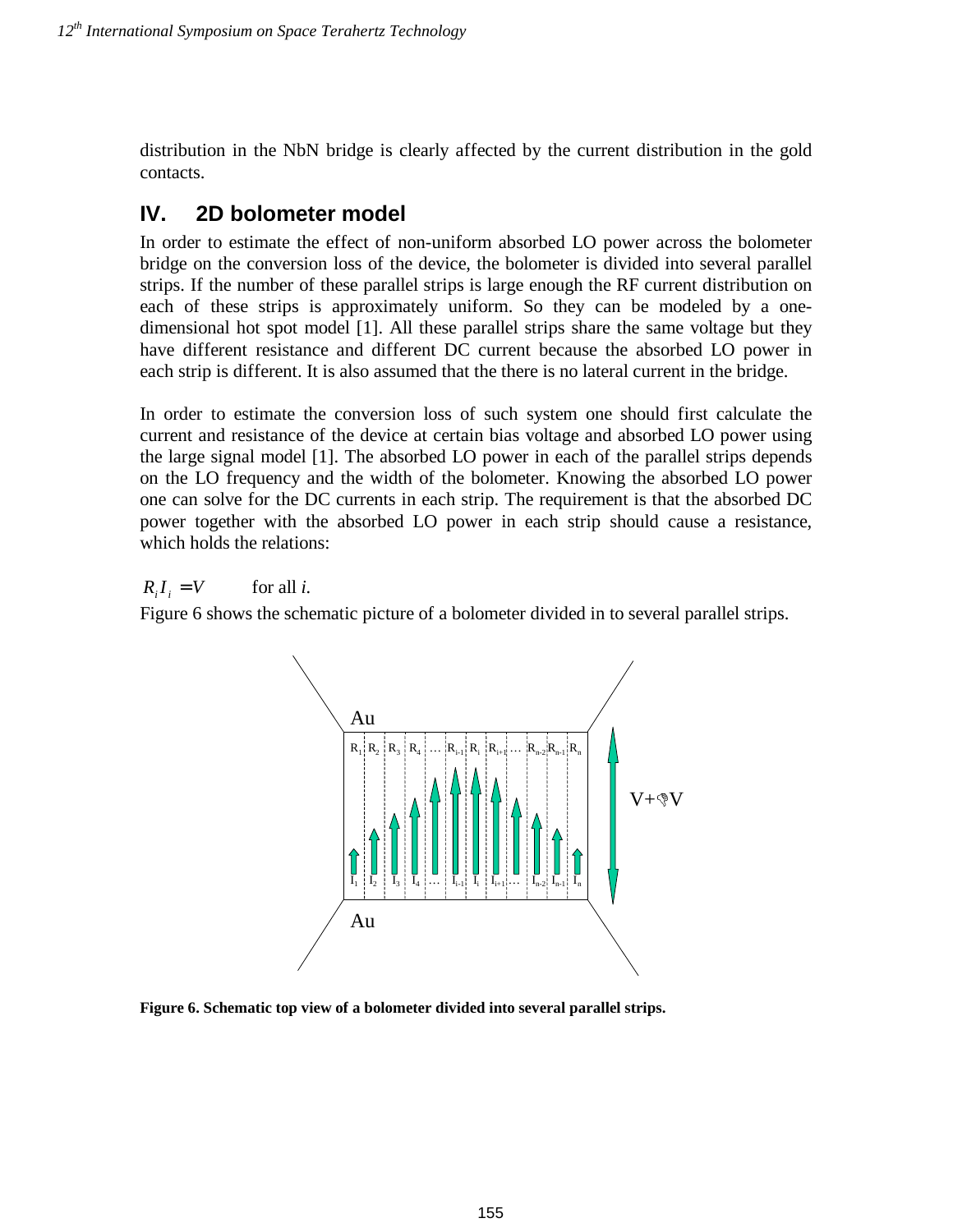The resistances of the middle strips are lower than of the edge strips. Therefore the DC current flows more in the middle. Consequently the size of the hotspot on the edges is larger than in the middle.

Figure 7 shows an estimated two-dimensional electron temperature profile of a bolometer around optimum operating point.



**Bolometer Width**

#### **Figure 7. 2D-electron temperature profile of a bolometer. The light color stands for high temperature**

Literally we can say that this is as if we have similar bolometers that are biased with the same bias voltage but different absorbed LO power.

By solving the small signal current in each of the strips using the hotspot model [1] one can estimate the conversion loss of the bolometer. Our calculation shows that due to the non-uniform RF current distribution at 2 THz the conversion loss can be up to 6 dB higher that what we calculate at 0.6 THz.

## **V. Sonnet simulated results**

The RF current distribution was also simulated by *Sonnet*<sup>®</sup>, which is based on moment method. On the contrary to *QuickWave3-D*<sup>®</sup>, it shows uniform current distribution in the bolometer bridge. Figure 8 shows the simulated result at 2 THz for a 0.2  $\mu$ m long, 2  $\mu$ m wide and 5 nm thick NbN bolometer.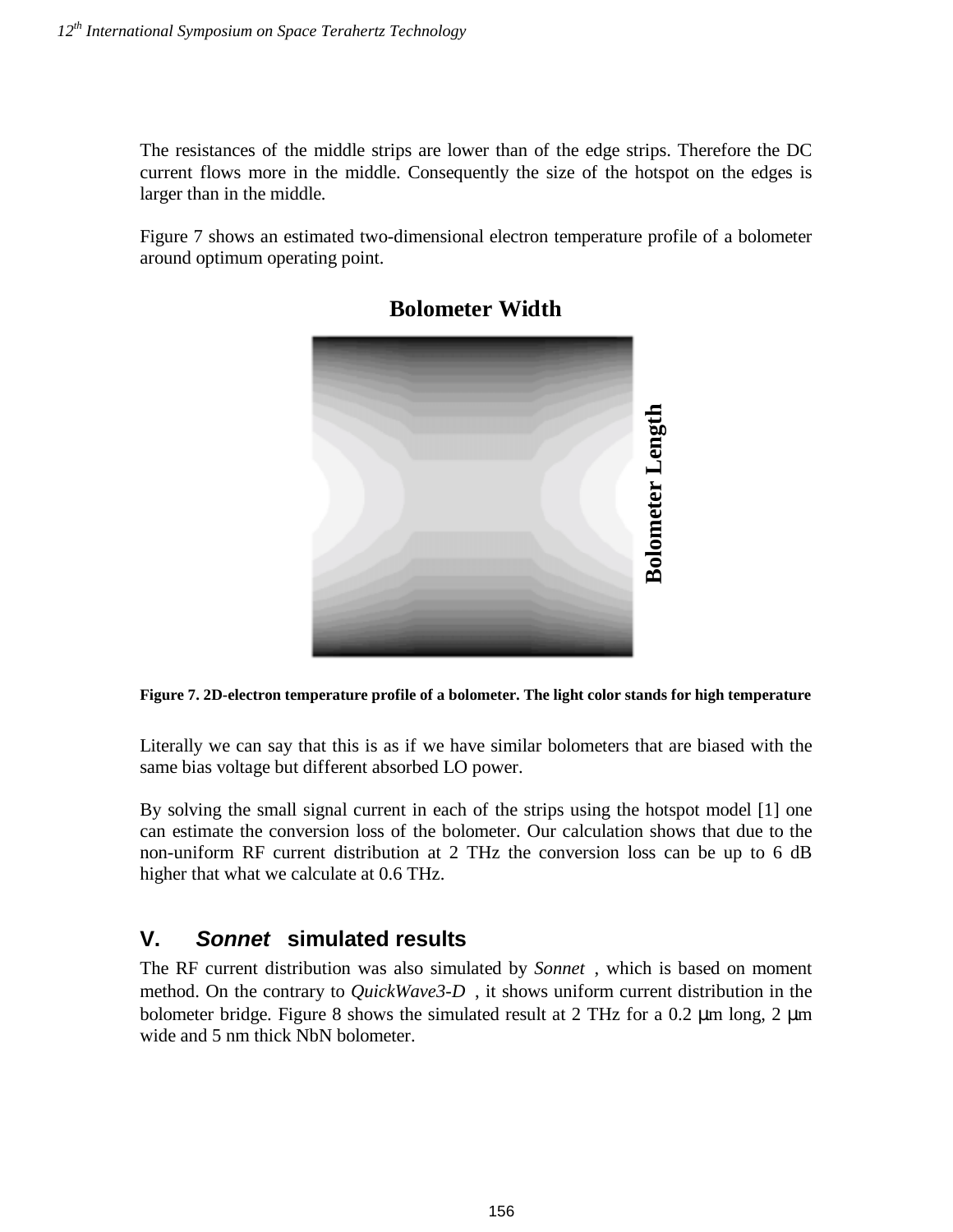The same uniformity was observed when simulating a long thin NbN strip. Non-uniform current was only in thick NbN strips  $(100 \text{ nm})$ . *Sonnet*<sup>®</sup> does not show any edge singularity at frequencies lower the frequency where the resistance per unit length equals the inductive reactance per unit length [5]. In thin NbN strip where resistance is high this frequency is much higher than 2 THz and the edge singularity does not appear.



**Figure 8. RF current distribution simulated by** *Sonnet***.** 

## **VI. Discussion and conclusion**

Non-uniformity in RF current distribution has a large impact on the performance of the bolometer. Our QuickWave simulated results are in agreement with analytical calculations indicating a strong non-uniform LO power absorption across the bolometer bridge at 2 THz. However Sonnet simulated results do not agree with that. Since QuickWave is based on FDTD 3-dimensional electromagnetic simulation and confirms the analytically calculated results the authors tend to believe in non-uniformity of RF current in the bolometer. Accordingly less degradation is expected for a device with smaller width when operating at higher frequencies, which is a subject of further investigation.

Novel designs such as thin parallel bolometer strips with different antenna pads configuration have to be investigated to achieve more uniform RF current distribution and eventually decrease the intrinsic conversion loss.

Rejecting the non-uniform current distribution, other reasons for observed increase of conversion loss by increasing the RF frequency must be found.